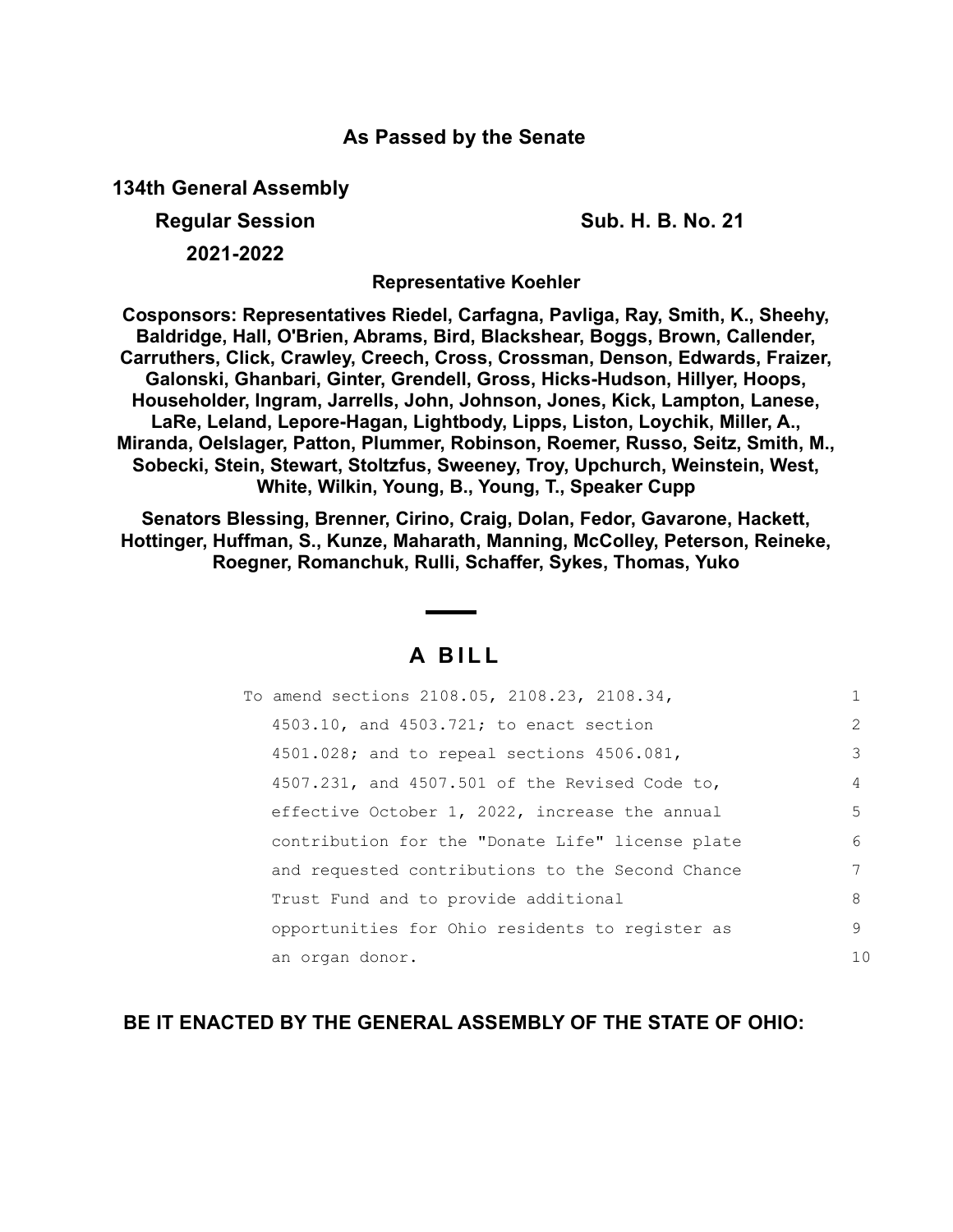### **Sub. H. B. No. 21 Page 2 As Passed by the Senate**

| Section 1. That sections 2108.05, 2108.23, 2108.34,              | 11 |
|------------------------------------------------------------------|----|
| 4503.10, and 4503.721 be amended and section 4501.028 of the     | 12 |
| Revised Code be enacted to read as follows:                      | 13 |
| Sec. 2108.05. (A) A donor may make an anatomical gift by         | 14 |
| doing any of the following:                                      | 15 |
| (1) Authorizing a statement or symbol to be imprinted on         | 16 |
| the donor's driver's license or identification card indicating   | 17 |
| that the donor has certified a willingness to make an anatomical | 18 |
| gift;                                                            | 19 |
| (2) Specifying during an application for or renewal of a         | 20 |
| motor vehicle registration that the donor has certified a        | 21 |
| willingness to make an anatomical gift;                          | 22 |
| (3) During a terminal illness or injury of the donor,            | 23 |
| communicating in any manner to a minimum of two adults, at least | 24 |
| one of whom is a disinterested witness, that the donor intends   | 25 |
| to make an anatomical gift;                                      | 26 |
| $(3)$ (4) Following the procedure in division (B) of this        | 27 |
| section.                                                         | 28 |
| (B) A donor or other person authorized to make an                | 29 |
| anatomical gift under section 2108.04 of the Revised Code may    | 30 |
| make a gift by a donor card or other record signed by the donor  | 31 |
| or other person making the gift or by authorizing that a         | 32 |
| statement or symbol indicating that the donor has certified a    | 33 |
| willingness to make an anatomical gift be included in a donor    | 34 |
| registry. If the donor or other person is physically unable to   | 35 |
| sign a record, the record may be signed by another individual at | 36 |
| the direction of the donor or other person and shall do both of  | 37 |
| the following:                                                   | 38 |

(1) Be witnessed by at least two adults, at least one of

39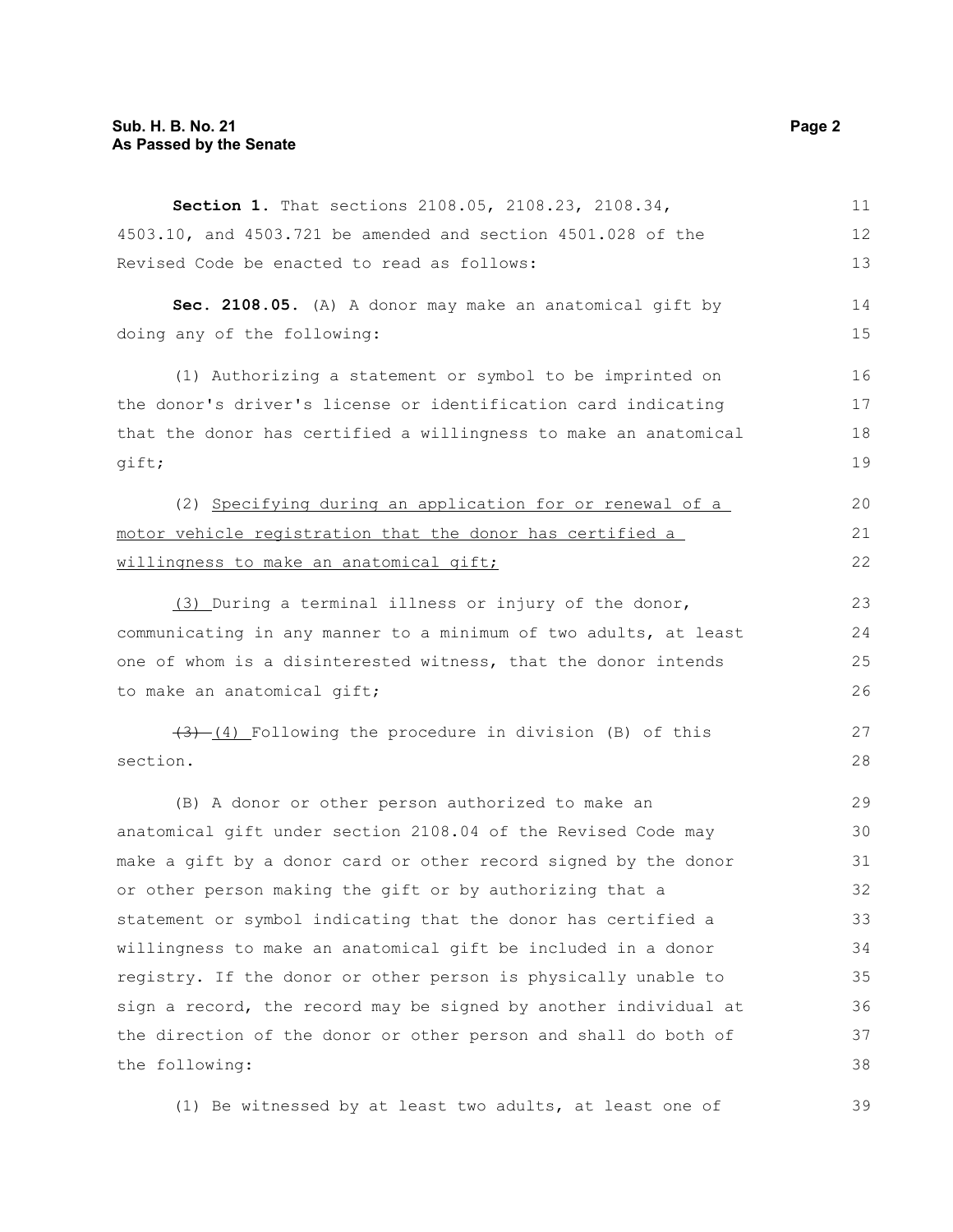whom is a disinterested witness, who have signed at the request of the donor or the other person; (2) State that it has been signed and witnessed as provided in division (B)(1) of this section. (C) Once a donor has authorized a statement or symbol to be imprinted on the donor's driver's license or identification eard indicating that the donor has certified a willingness to make an anatomical gift through either a symbol on the donor's driver's license or identification card or at the time of motor vehicle registration, the donor does not need to recertify the donor's willingness to make an anatomical gift upon renewal of the driver's license $-\theta$ ; identification card, or motor vehicle registration. The authorization shall remain in effect until the donor withdraws that authorization. (D) Revocation, suspension, expiration, or cancellation of a driver's license or identification card upon which an anatomical gift is indicated does not invalidate the gift. **Sec. 2108.23.** (A)(1) The bureau of motor vehicles shall develop and maintain a donor registry that identifies each individual who has agreed to make an anatomical gift by adesignation on-at the time of application or renewal of a driver's license-or, identification card, or motor vehicle registration as provided in division (A)(1) or (2) of section 2108.05 of the Revised Code. The registry shall be fully operational not later than July 1, 2002. (2) The registrar of motor vehicles or a deputy registrar shall ask whether each of the following wishes to certify the applicant's willingness to become a donor: (a) A person applying for or renewing a driver's license; 40 41 42 43 44 45 46 47 48 49 50 51 52 53 54 55 56 57 58 59 60 61 62 63 64 65 66 67 68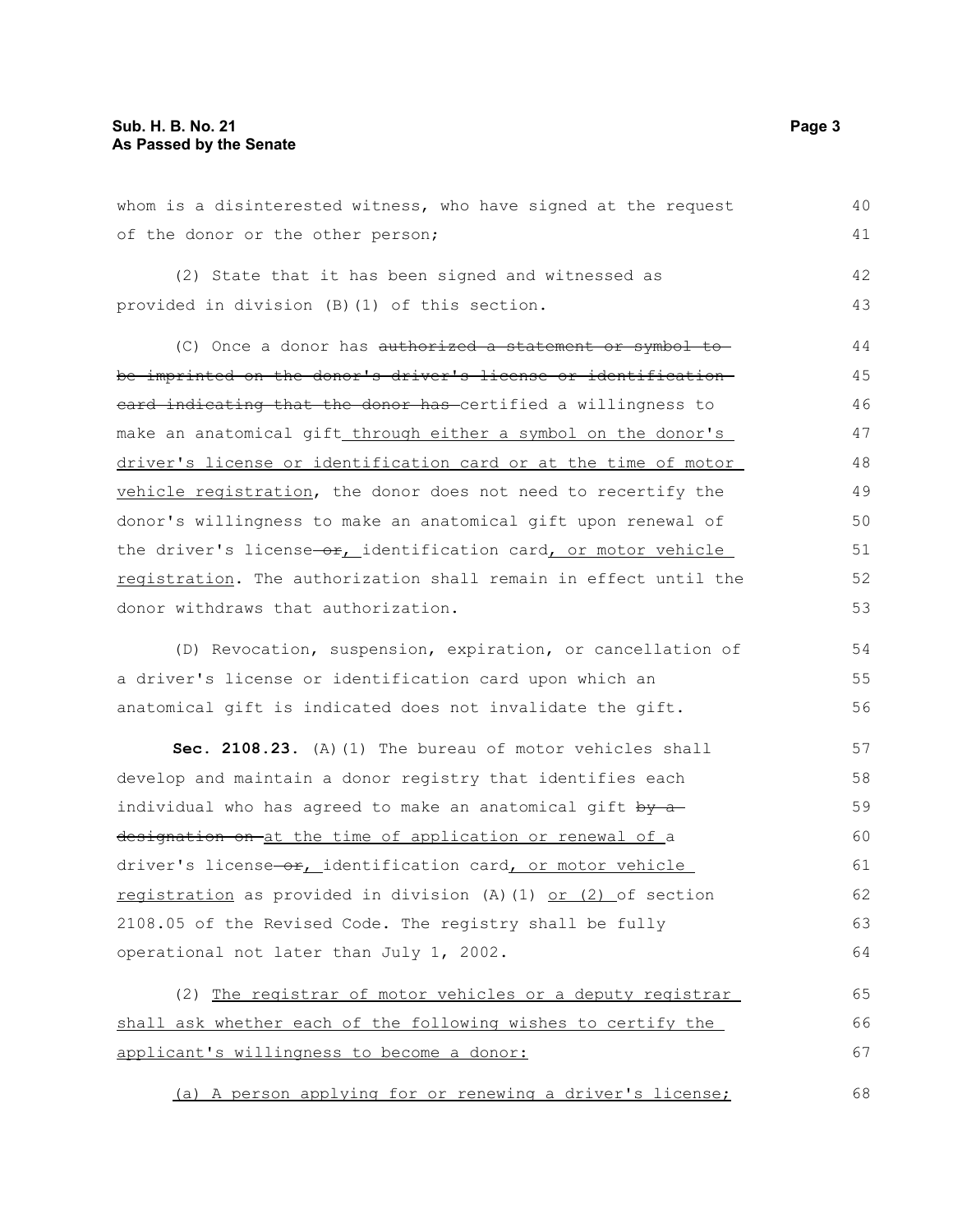| (b) A person applying for or renewing an identification          | 69 |
|------------------------------------------------------------------|----|
| card;                                                            | 70 |
| (c) A person applying for or renewing a motor vehicle            | 71 |
| registration.                                                    | 72 |
| (3) The registrar or deputy registrar shall provide to any       | 73 |
| applicant who wishes to certify the applicant's willingness to   | 74 |
| become a donor the form set forth in division (C) (2) of section | 75 |
| 2133.07 of the Revised Code.                                     | 76 |
| (4) Any person who provides to the bureau the form set           | 77 |
| forth in division (C)(2) of section 2133.07 of the Revised Code  | 78 |
| requesting to be included in the donor registry shall be         | 79 |
| included.                                                        | 80 |
| (5) Neither the registrar nor a deputy registrar shall ask       | 81 |
| a person, who is already included in the donor registry, to be a | 82 |
| <u>donor.</u>                                                    |    |
| (B) The bureau shall maintain the registry in a manner           | 84 |
| that provides to organ procurement organizations, tissue banks,  | 85 |
| and eye banks immediate access to the information in the         | 86 |
| registry twenty-four hours a day and seven days a week.          | 87 |
| (C)(1) The registrar of motor vehicles, in consultation          | 88 |
| with the director of health and the second chance trust fund     | 89 |
| advisory committee created under section 2108.35 of the Revised  | 90 |
| Code, shall formulate proposed rules that specify all of the     | 91 |
| following:                                                       | 92 |
| (a) The information to be included in the registry;              | 93 |
| (b) A process, in accordance with division (B) of section        | 94 |
| 2108.06 of the Revised Code, for an individual to revoke the     | 95 |
| individual's intent to make an anatomical gift and for updating  | 96 |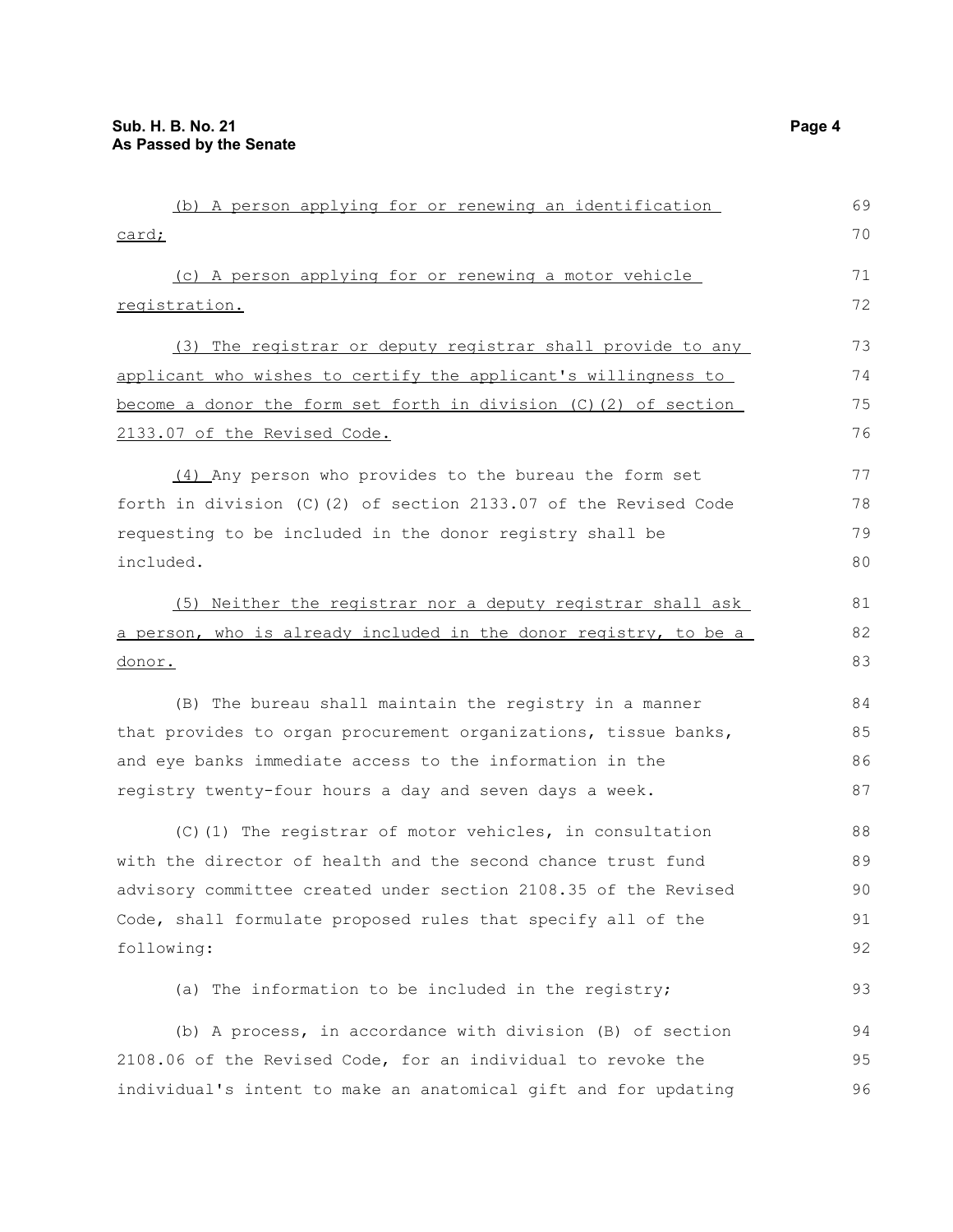information in the registry; (c) How the registry will be made available to organ procurement organizations, tissue banks, and eye banks; (d) Limitations on the use of and access to the registry; (e) How information on organ, tissue, and eye donation will be developed and disseminated to the public by the bureau and the department of health; (f) The manner in which a person may request to be included in the registry on a written application for a driver's license, identification card, motor vehicle registration, or the renewal thereof. The manner of the request may include either allowing the requestor to provide the necessary information on the bureau application or redirecting the requestor to another form specific to the registry. (g) Anything else the registrar considers appropriate. (2) In adopting the proposed rules under this division, the registrar may consult with any person or entity that expresses an interest in the matters to be dealt with in the rules. (3) Following formulation of the proposed rules, but notlater than January 1, 2002, the registrar shall adopt rules in accordance with Chapter 119. of the Revised Code. (D) The costs of developing and initially implementing the registry shall be paid from the second chance trust fund created in section 2108.34 of the Revised Code. **Sec. 2108.34.** (A) There is hereby created in the state treasury the second chance trust fund. The fund shall consist of 97 98 99 100 101 102 103 104 105 106 107 108 109 110 111 112 113 114 115 116 117 118 119 120 121 122 123

voluntary contributions deposited as provided in sections 124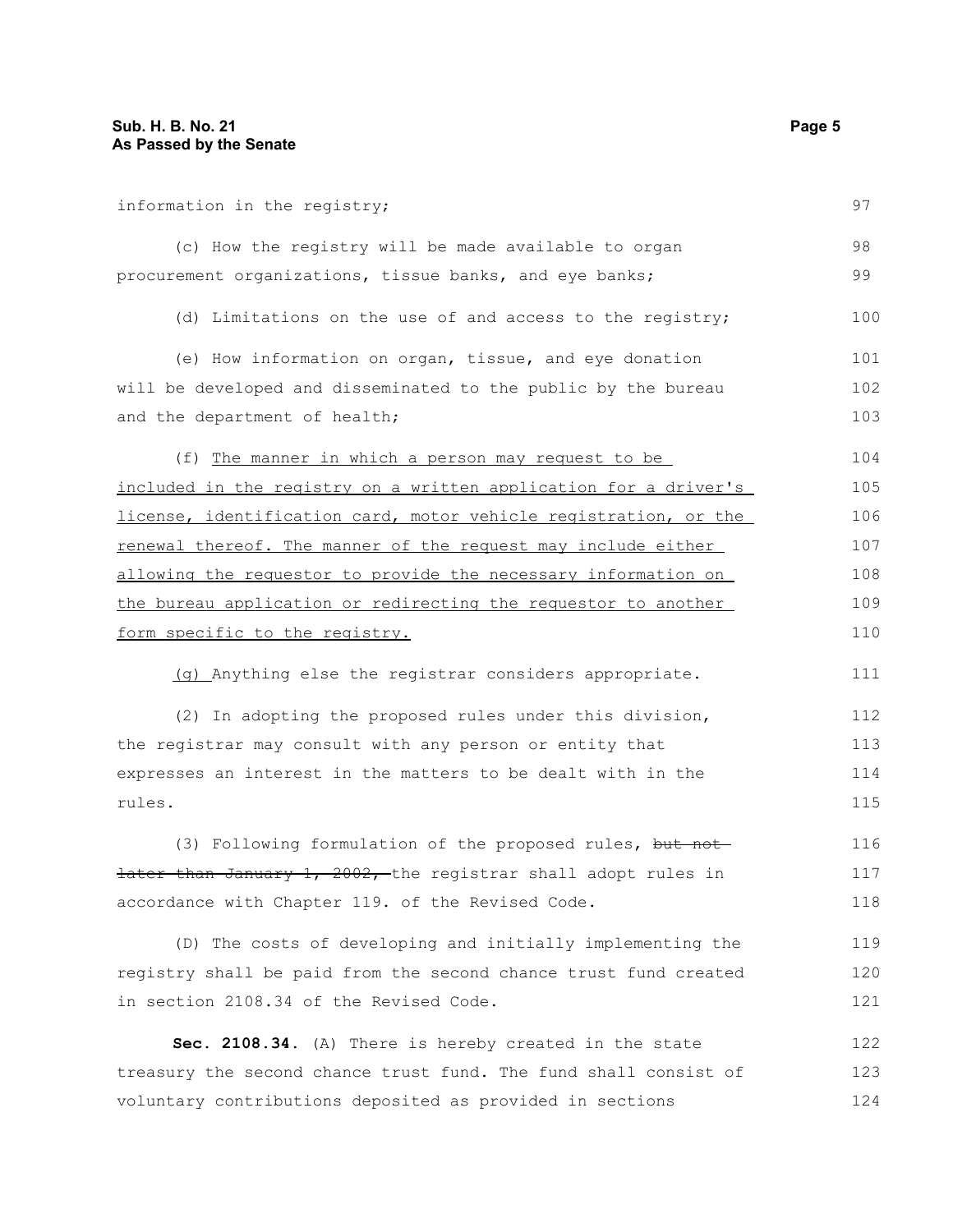| 4501.028 and 4503.721, 4506.081, 4507.231, and 4507.501 of the   | 125 |
|------------------------------------------------------------------|-----|
| Revised Code. All investment earnings of the fund shall be       | 126 |
| credited to the fund.                                            | 127 |
| (B) The director of health shall use the money in the fund       | 128 |
| only for the following purposes:                                 | 129 |
| (1) Development and implementation of a campaign that            | 130 |
| explains and promotes the second chance trust fund;              | 131 |
| (2) Development and implementation of local and statewide        | 132 |
| public education programs about organ, tissue, and eye donation, | 133 |
| including the informational material required to be provided     | 134 |
| under sections 4506.081, 4507.231, and 4507.501 section 4501.028 | 135 |
| of the Revised Code;                                             | 136 |
| (3) Development and implementation of local and statewide        | 137 |
| donor awareness programs in schools;                             | 138 |
| (4) Development and implementation of local and statewide        | 139 |
| programs to recognize donor families;                            | 140 |
| (5) Development and distribution of materials promoting          | 141 |
| organ, tissue, and eye donation;                                 | 142 |
| (6) Cooperation with the Ohio Supreme Court, Ohio State          | 143 |
| Bar Association, and law schools of this state to more           | 144 |
| effectively educate attorneys about the donation of anatomical   | 145 |
| gifts and to encourage them to assist their clients in donating  | 146 |
| anatomical gifts through anatomical gift declarations, durable   | 147 |
| powers of attorney for health care, and any other appropriate    | 148 |
| means;                                                           | 149 |
| (7) Cooperation with the state medical board, state              | 150 |
| medical, osteopathic, and ophthalmological associations, and     | 151 |
| colleges of medicine and osteopathic medicine in this state to   | 152 |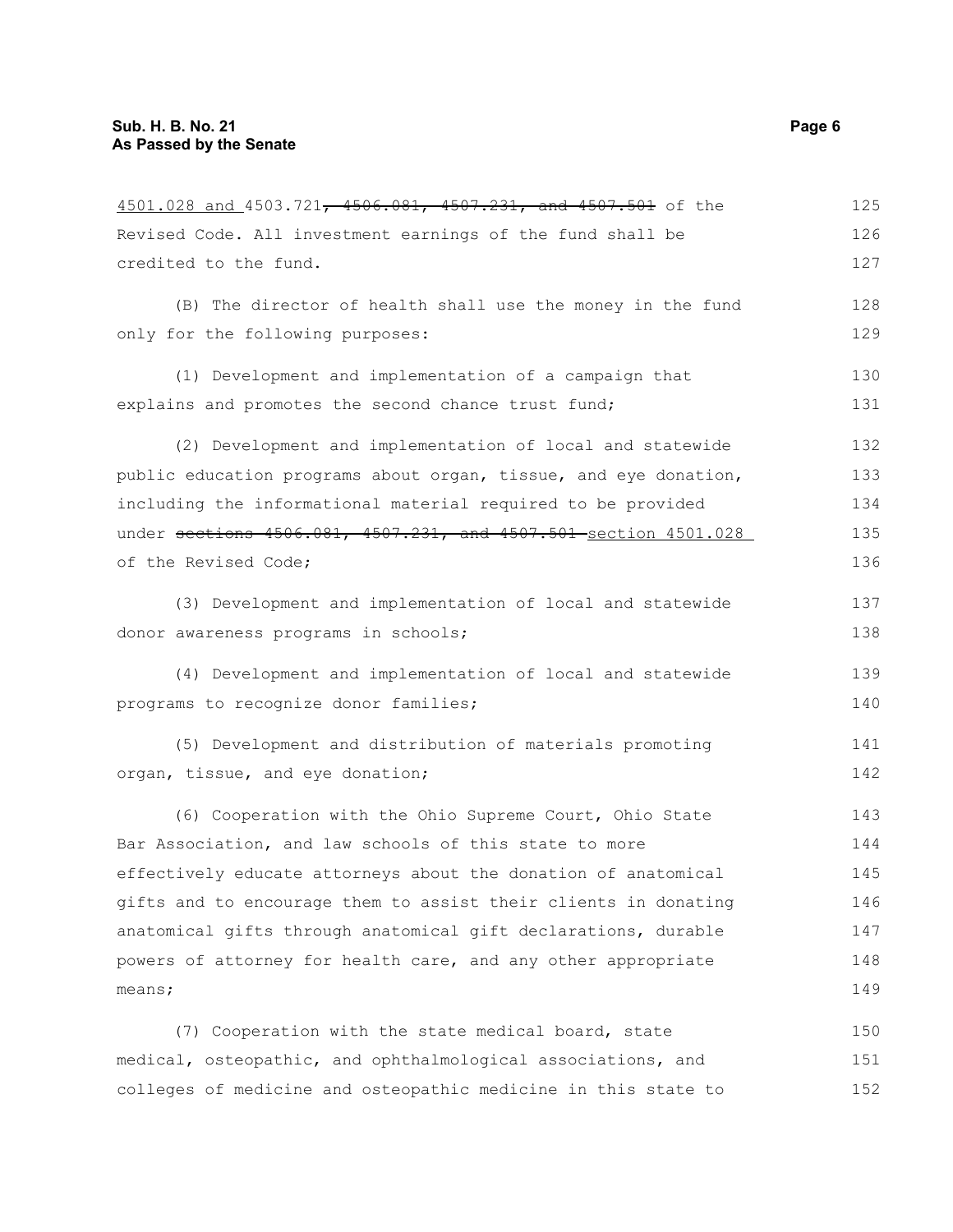more effectively educate physicians about the donation of anatomical gifts and to encourage them to assist their patients in making declarations of anatomical gifts; 153 154 155

(8) Development of statewide hospital training programs to encourage and facilitate compliance with sections 2108.14 and 2108.15 of the Revised Code; 156 157 158

(9) Reimbursement of the bureau of motor vehicles for the administrative costs incurred in the performance of duties under sections 4506.081, 4507.231, and 4507.501 section 4501.028 of the Revised Code; 159 160 161 162

(10) Reimbursement of the department of health for administrative costs incurred in the performance of duties under this section and section 2108.35 of the Revised Code; 163 164 165

(11) Reimbursement of members of the second chance fund advisory committee for actual and necessary expenses incurred in the performance of official duties. 166 167 168

(C) The director shall make the materials developed under division (B)(5) of this section available to other state agencies. 169 170 171

(D) The director shall consider recommendations made by the second chance trust fund advisory committee pursuant to section 2108.35 of the Revised Code. The director shall determine the appropriateness of and approve or disapprove projects recommended by the advisory committee for funding and approve or disapprove the disbursement of money from the second chance trust fund. 172 173 174 175 176 177 178

| Sec. 4501.028. (A) The registrar of motor vehicles or a          | 179 |
|------------------------------------------------------------------|-----|
| deputy registrar shall ask whether each of the following wishes  | 180 |
| to make a two-dollar voluntary contribution to the second chance | 181 |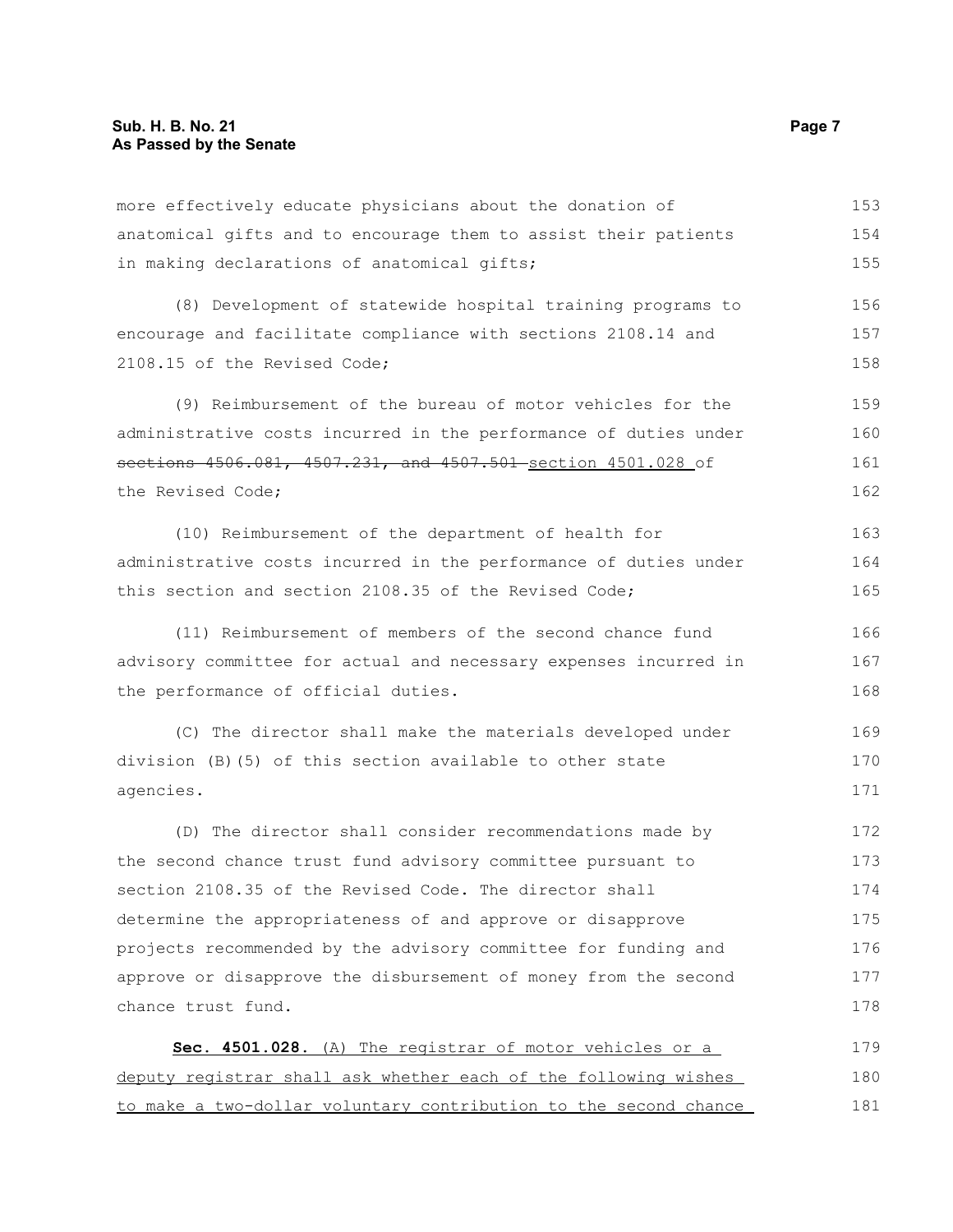| trust fund established under section 2108.34 of the Revised      | 182 |
|------------------------------------------------------------------|-----|
| Code:                                                            | 183 |
| (1) A person applying for or renewing a driver's license,        | 184 |
| motorcycle operator's endorsement, or duplicate;                 | 185 |
| (2) A person applying for or renewing an identification          | 186 |
| card or duplicate;                                               | 187 |
| (3) A person applying for or renewing a commercial               | 188 |
| driver's license, restricted commercial driver's license, or     | 189 |
| duplicate.                                                       | 190 |
| (B) The registrar or deputy registrar also shall make            | 191 |
| available to the person informational material provided by the   | 192 |
| department of health on the importance of organ, tissue, and eye | 193 |
| donation.                                                        | 194 |
| (C) All donations collected under this section during each       | 195 |
| month shall be forwarded by the registrar or deputy registrar    | 196 |
| not later than the fifth day of the immediately following month  | 197 |
| to the treasurer of state, who shall deposit them in the second  | 198 |
| chance trust fund.                                               | 199 |
| Sec. 4503.10. (A) The owner of every snowmobile, off-            | 200 |
| highway motorcycle, and all-purpose vehicle required to be       | 201 |
| registered under section 4519.02 of the Revised Code shall file  | 202 |
| an application for registration under section 4519.03 of the     | 203 |
| Revised Code. The owner of a motor vehicle, other than a         | 204 |
| snowmobile, off-highway motorcycle, or all-purpose vehicle, that | 205 |
| is not designed and constructed by the manufacturer for          | 206 |
| operation on a street or highway may not register it under this  | 207 |
| chapter except upon certification of inspection pursuant to      | 208 |
| section 4513.02 of the Revised Code by the sheriff, or the chief | 209 |
| of police of the municipal corporation or township, with         | 210 |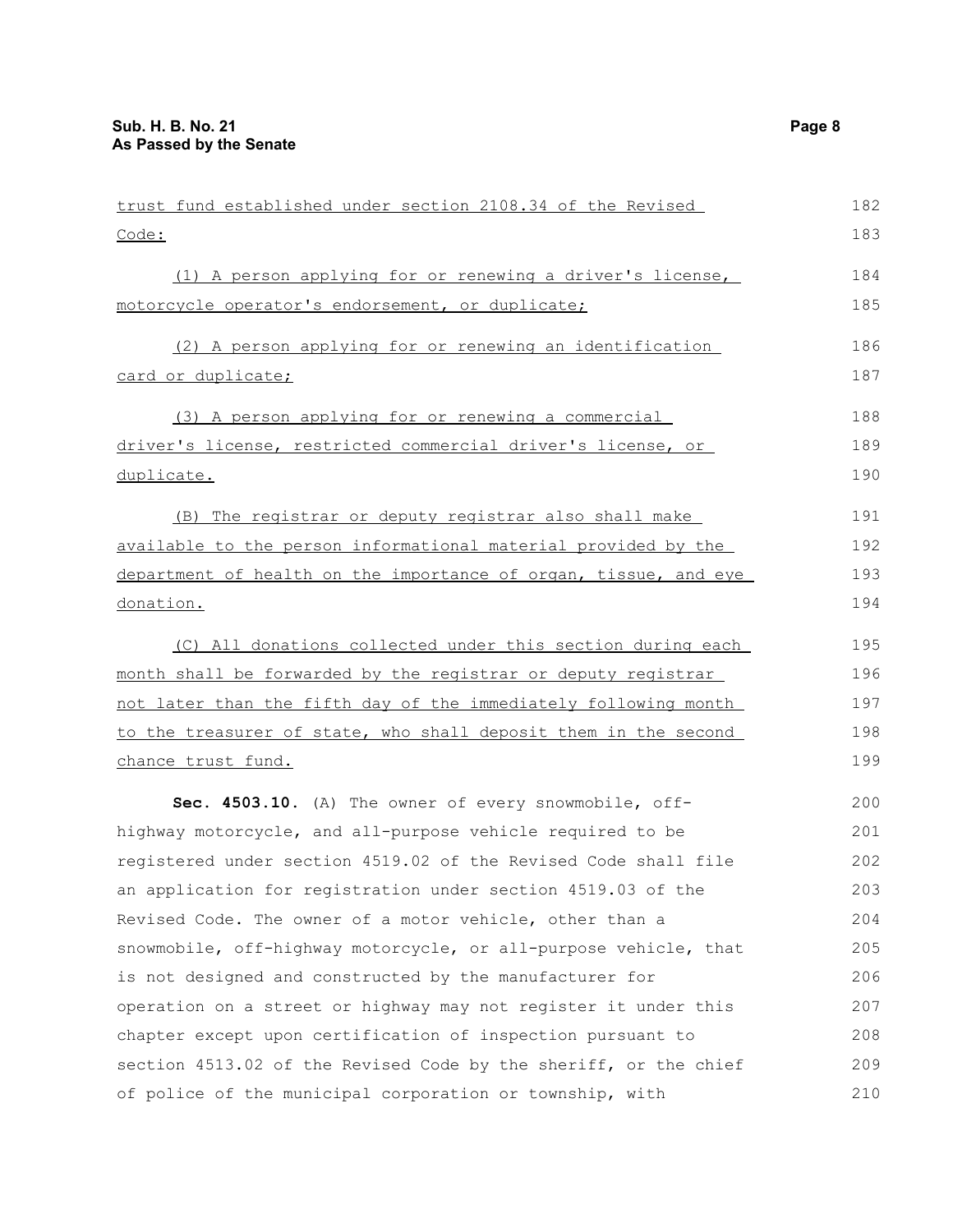#### **Sub. H. B. No. 21 Page 9 As Passed by the Senate**

jurisdiction over the political subdivision in which the owner of the motor vehicle resides. Except as provided in section 4503.103 of the Revised Code, every owner of every other motor vehicle not previously described in this section and every person mentioned as owner in the last certificate of title of a motor vehicle that is operated or driven upon the public roads or highways shall cause to be filed each year, by mail or otherwise, in the office of the registrar of motor vehicles or a deputy registrar, a written or electronic application or a preprinted registration renewal notice issued under section 4503.102 of the Revised Code, the form of which shall be prescribed by the registrar, for registration for the following registration year, which shall begin on the first day of January of every calendar year and end on the thirty-first day of December in the same year. Applications for registration and registration renewal notices shall be filed at the times established by the registrar pursuant to section 4503.101 of the Revised Code. A motor vehicle owner also may elect to apply for or renew a motor vehicle registration by electronic means using electronic signature in accordance with rules adopted by the registrar. Except as provided in division (J) of this section, applications for registration shall be made on blanks furnished by the registrar for that purpose, containing the following information: 211 212 213 214 215 216 217 218 219 220 221 222 223 224 225 226 227 228 229 230 231 232 233 234

(1) A brief description of the motor vehicle to be registered, including the year, make, model, and vehicle identification number, and, in the case of commercial cars, the gross weight of the vehicle fully equipped computed in the manner prescribed in section 4503.08 of the Revised Code; 235 236 237 238 239

(2) The name and residence address of the owner, and the township and municipal corporation in which the owner resides; 240 241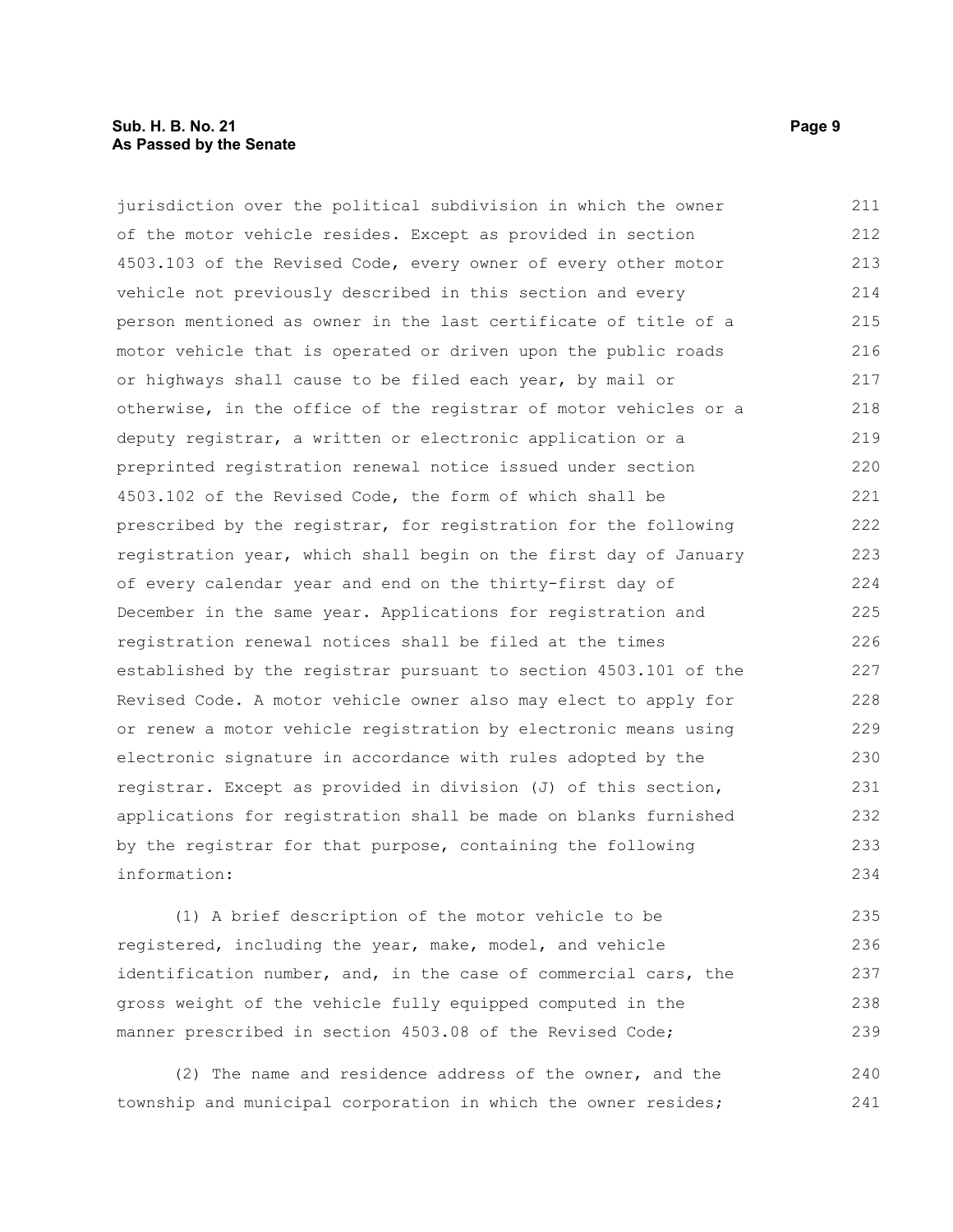| (3) The district of registration, which shall be                 | 242 |
|------------------------------------------------------------------|-----|
| determined as follows:                                           | 243 |
| (a) In case the motor vehicle to be registered is used for       | 244 |
| hire or principally in connection with any established business  | 245 |
| or branch business, conducted at a particular place, the         | 246 |
| district of registration is the municipal corporation in which   | 247 |
| that place is located or, if not located in any municipal        | 248 |
| corporation, the county and township in which that place is      | 249 |
| located.                                                         | 250 |
| (b) In case the vehicle is not so used, the district of          | 251 |
| registration is the municipal corporation or county in which the | 252 |
| owner resides at the time of making the application.             | 253 |
| (4) Whether the motor vehicle is a new or used motor             | 254 |
| vehicle;                                                         | 255 |
| (5) The date of purchase of the motor vehicle;                   | 256 |
| (6) Whether the fees required to be paid for the                 | 257 |
| registration or transfer of the motor vehicle, during the        | 258 |
| preceding registration year and during the preceding period of   | 259 |
| the current registration year, have been paid. Each application  | 260 |
| for registration shall be signed by the owner, either manually   | 261 |
| or by electronic signature, or pursuant to obtaining a limited   | 262 |
| power of attorney authorized by the registrar for registration,  | 263 |
| or other document authorizing such signature. If the owner       | 264 |
| elects to apply for or renew the motor vehicle registration with | 265 |
| the registrar by electronic means, the owner's manual signature  | 266 |
| is not required.                                                 | 267 |
|                                                                  |     |

(7) The owner's social security number, driver's license number, or state identification number, or, where a motor vehicle to be registered is used for hire or principally in 268 269 270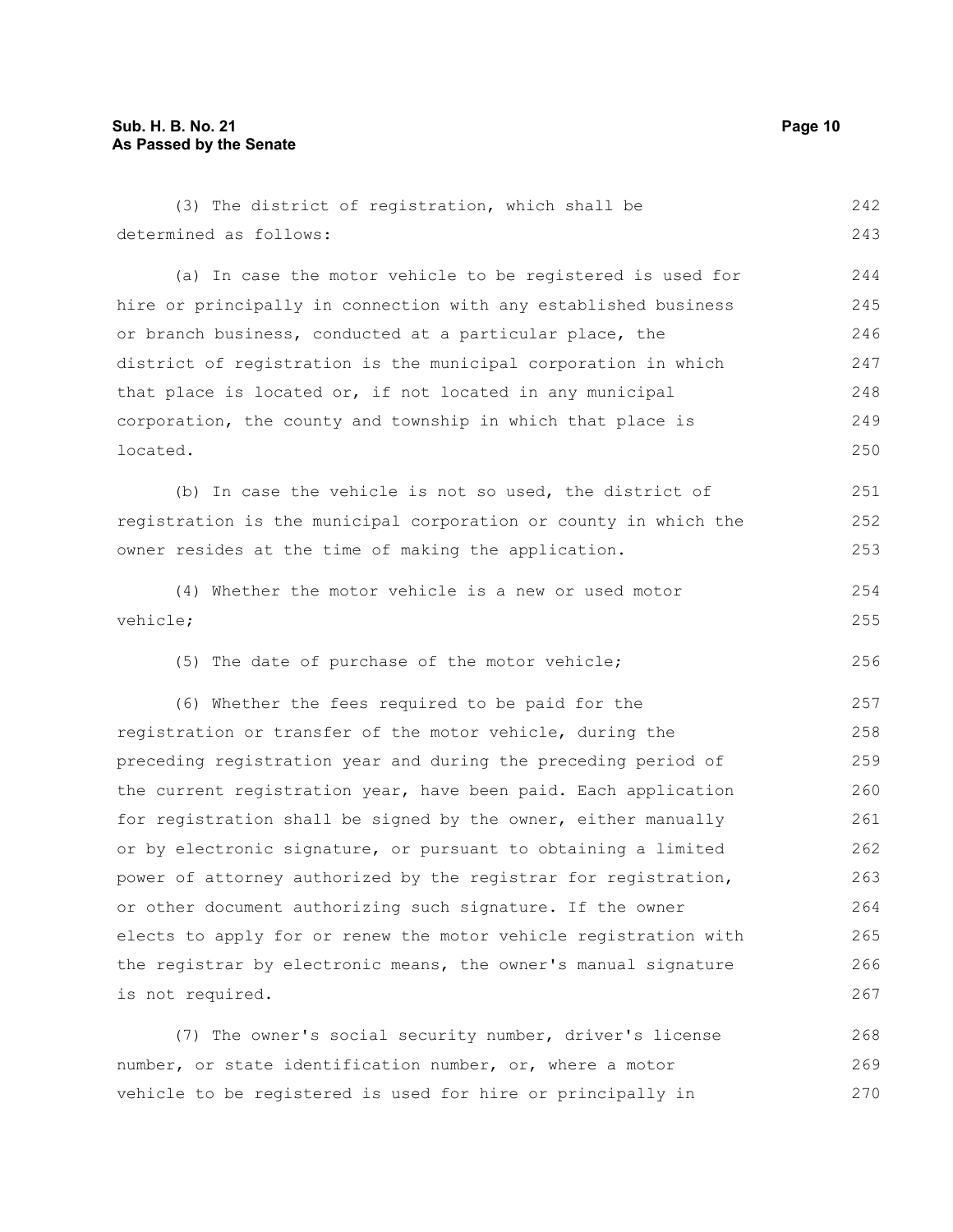connection with any established business, the owner's federal taxpayer identification number. The bureau of motor vehicles shall retain in its records all social security numbers provided under this section, but the bureau shall not place social security numbers on motor vehicle certificates of registration. (8) Whether the applicant wishes to certify willingness to make an anatomical gift if an applicant has not so certified under section 2108.05 of the Revised Code. The applicant's response shall not be considered in the decision of whether to approve the application for registration. (B)(1) When an applicant first registers a motor vehicle in the applicant's name, the applicant shall provide proof of ownership of that motor vehicle. Proof of ownership may include any of the following: (a) The applicant may present for inspection a physical certificate of title or memorandum certificate showing title to the motor vehicle to be registered in the name of the applicant. (b) The applicant may present for inspection an electronic certificate of title for the applicant's motor vehicle in a manner prescribed by rules adopted by the registrar. (c) The registrar or deputy registrar may electronically confirm the applicant's ownership of the motor vehicle. An applicant is not required to present a certificate of title to an electronic motor vehicle dealer acting as a limited authority deputy registrar in accordance with rules adopted by the registrar. 271 272 273 274 275 276 277 278 279 280 281 282 283 284 285 286 287 288 289 290 291 292 293 294 295 296

(2) When a motor vehicle inspection and maintenance program is in effect under section 3704.14 of the Revised Code and rules adopted under it, each application for registration 297 298 299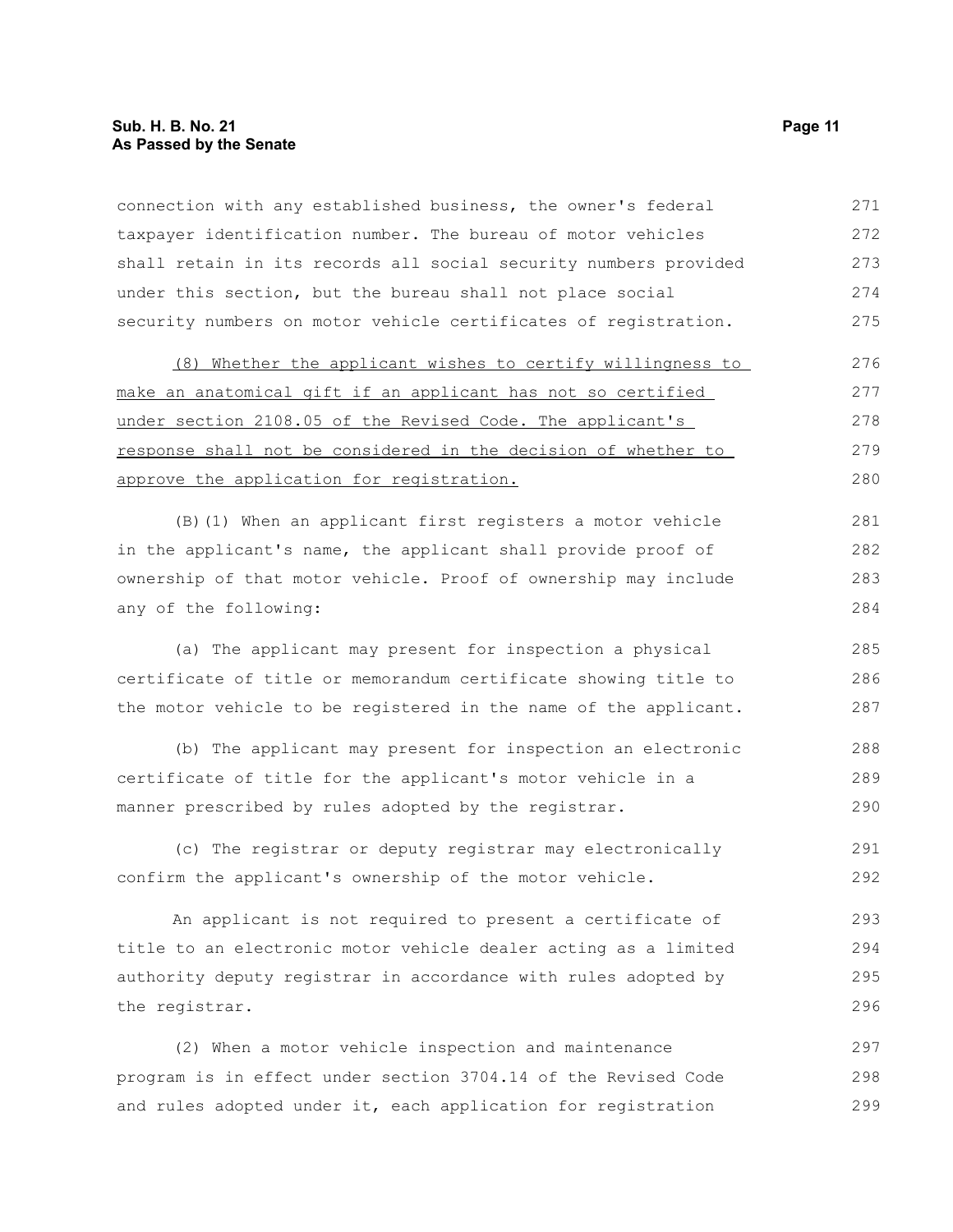for a vehicle required to be inspected under that section and those rules shall be accompanied by an inspection certificate for the motor vehicle issued in accordance with that section. (3) An application for registration shall be refused if any of the following applies: (a) The application is not in proper form. (b) The application is prohibited from being accepted by division (D) of section 2935.27, division (A) of section 2937.221, division (A) of section 4503.13, division (B) of section 4510.22, or division (B)(1) of section 4521.10 of the Revised Code. (c) Proof of ownership is required but is not presented or confirmed in accordance with division (B)(1) of this section. (d) All registration and transfer fees for the motor vehicle, for the preceding year or the preceding period of the current registration year, have not been paid. (e) The owner or lessee does not have an inspection certificate for the motor vehicle as provided in section 3704.14 of the Revised Code, and rules adopted under it, if that section is applicable. (4) This section does not require the payment of license or registration taxes on a motor vehicle for any preceding year, or for any preceding period of a year, if the motor vehicle was 300 301 302 303 304 305 306 307 308 309 310 311 312 313 314 315 316 317 318 319 320 321 322

not taxable for that preceding year or period under sections 4503.02, 4503.04, 4503.11, 4503.12, and 4503.16 or Chapter 4504. of the Revised Code. 323 324 325

(5) When a certificate of registration is issued upon the first registration of a motor vehicle by or on behalf of the 326 327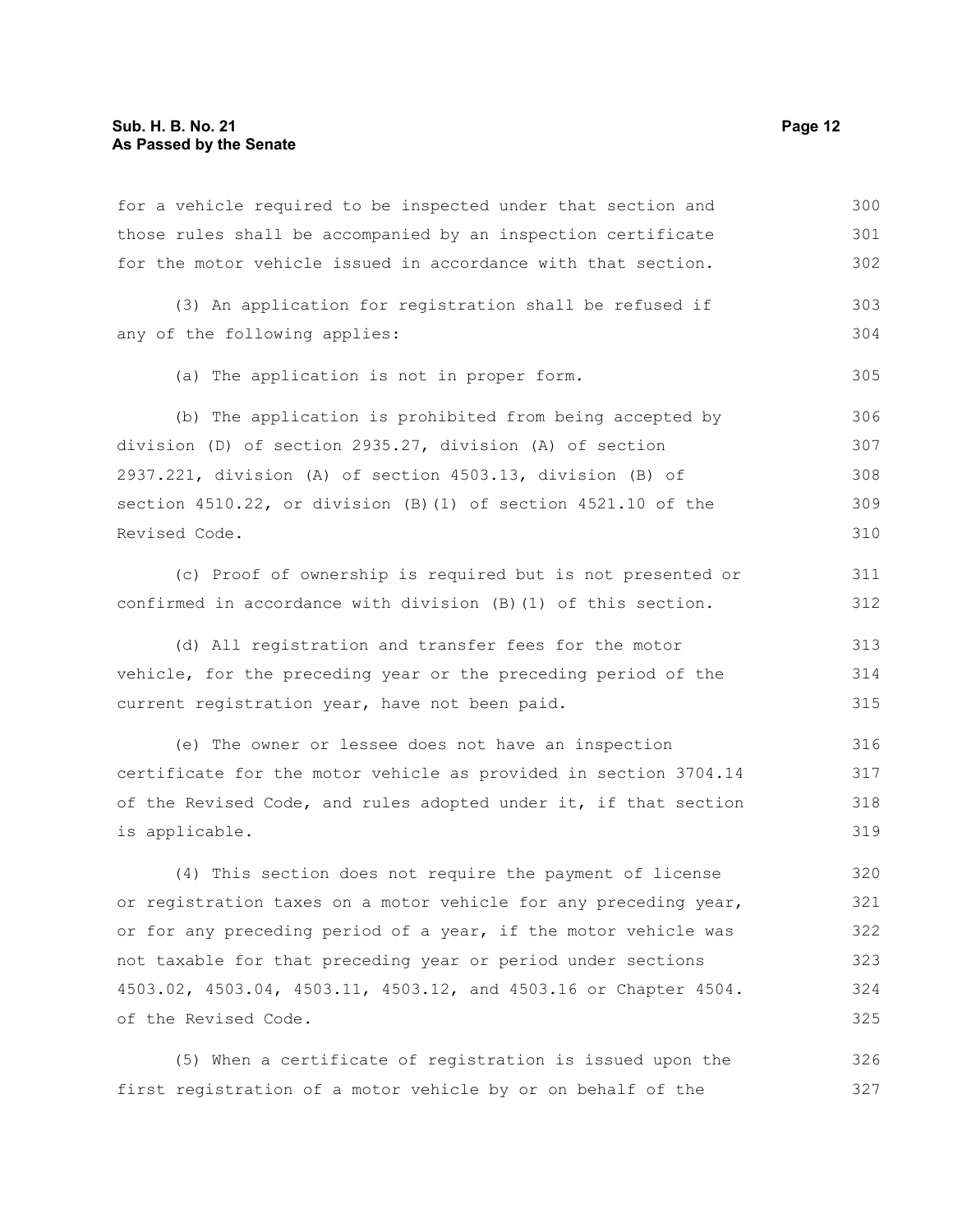#### **Sub. H. B. No. 21 Page 13 As Passed by the Senate**

owner, the official issuing the certificate shall indicate the issuance with a stamp on the certificate of title or memorandum certificate or, in the case of an electronic certificate of title or electronic verification of ownership, an electronic stamp or other notation as specified in rules adopted by the registrar, and with a stamp on the inspection certificate for the motor vehicle, if any. 328 329 330 331 332 333 334

(6) The official also shall indicate, by a stamp or by other means the registrar prescribes, on the registration certificate issued upon the first registration of a motor vehicle by or on behalf of the owner the odometer reading of the motor vehicle as shown in the odometer statement included in or attached to the certificate of title. Upon each subsequent registration of the motor vehicle by or on behalf of the same owner, the official also shall so indicate the odometer reading of the motor vehicle as shown on the immediately preceding certificate of registration. 335 336 337 338 339 340 341 342 343 344

(7) The registrar shall include in the permanent registration record of any vehicle required to be inspected under section 3704.14 of the Revised Code the inspection certificate number from the inspection certificate that is presented at the time of registration of the vehicle as required under this division. 345 346 347 348 349 350

(C)(1) Except as otherwise provided in division (C)(1) of this section, the registrar and each deputy registrar shall collect an additional fee of eleven dollars for each application for registration and registration renewal received. For vehicles specified in divisions (A)(1) to (21) of section 4503.042 of the Revised Code, the registrar and deputy registrar shall collect an additional fee of thirty dollars for each application for 351 352 353 354 355 356 357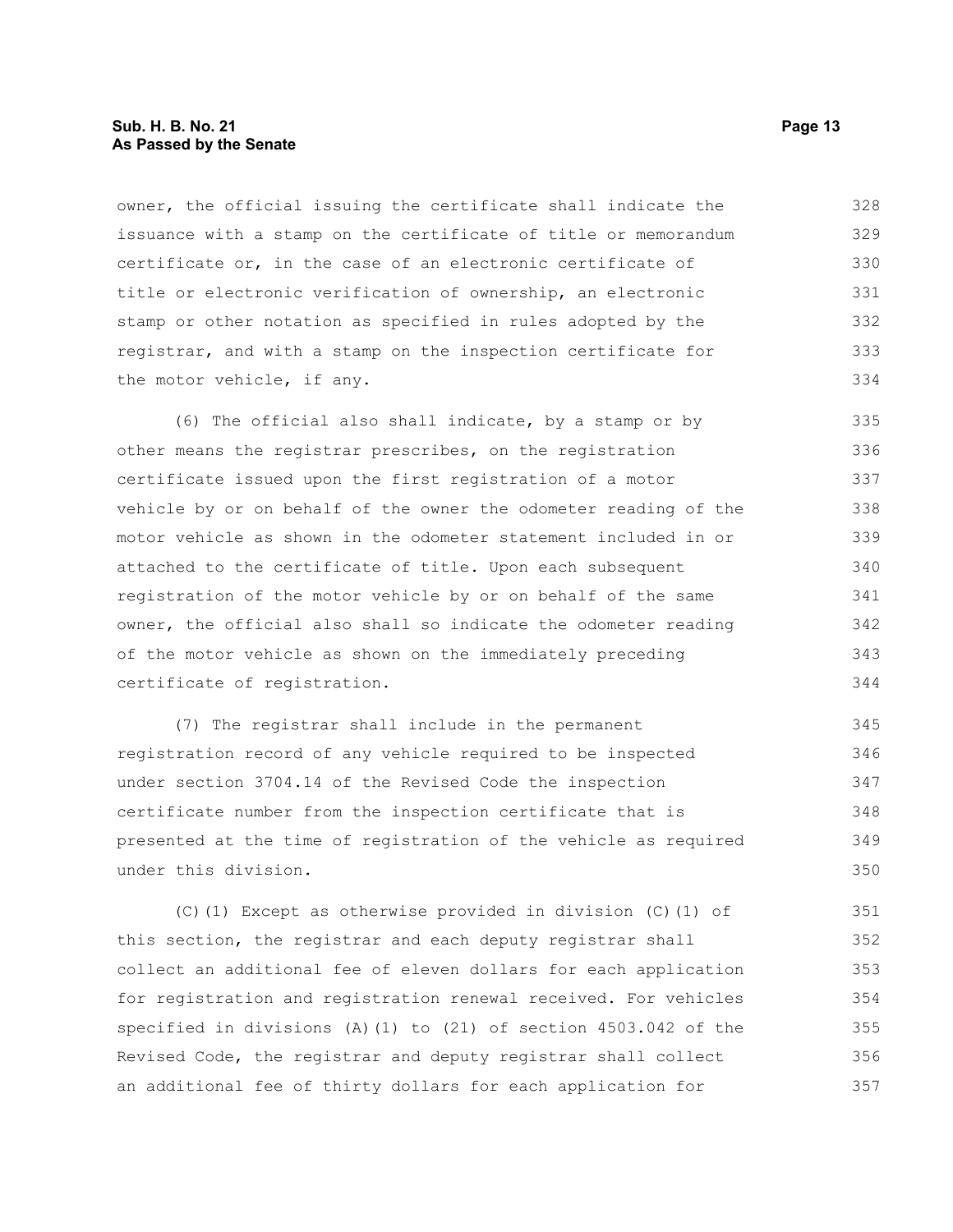registration and registration renewal received. No additional fee shall be charged for vehicles registered under section 4503.65 of the Revised Code. The additional fee is for the purpose of defraying the department of public safety's costs associated with the administration and enforcement of the motor vehicle and traffic laws of Ohio. Each deputy registrar shall transmit the fees collected under divisions  $(C)$   $(1)$ ,  $(3)$ , and  $(4)$ of this section in the time and manner provided in this section. The registrar shall deposit all moneys received under division (C)(1) of this section into the public safety - highway purposes fund established in section 4501.06 of the Revised Code. 358 359 360 361 362 363 364 365 366 367 368

(2) In addition, a charge of twenty-five cents shall be made for each reflectorized safety license plate issued, and a single charge of twenty-five cents shall be made for each county identification sticker or each set of county identification stickers issued, as the case may be, to cover the cost of producing the license plates and stickers, including material, manufacturing, and administrative costs. Those fees shall be in addition to the license tax. If the total cost of producing the plates is less than twenty-five cents per plate, or if the total cost of producing the stickers is less than twenty-five cents per sticker or per set issued, any excess moneys accruing from the fees shall be distributed in the same manner as provided by section 4501.04 of the Revised Code for the distribution of license tax moneys. If the total cost of producing the plates exceeds twenty-five cents per plate, or if the total cost of producing the stickers exceeds twenty-five cents per sticker or per set issued, the difference shall be paid from the license tax moneys collected pursuant to section 4503.02 of the Revised Code. 369 370 371 372 373 374 375 376 377 378 379 380 381 382 383 384 385 386 387

(3) The registrar and each deputy registrar shall collect

388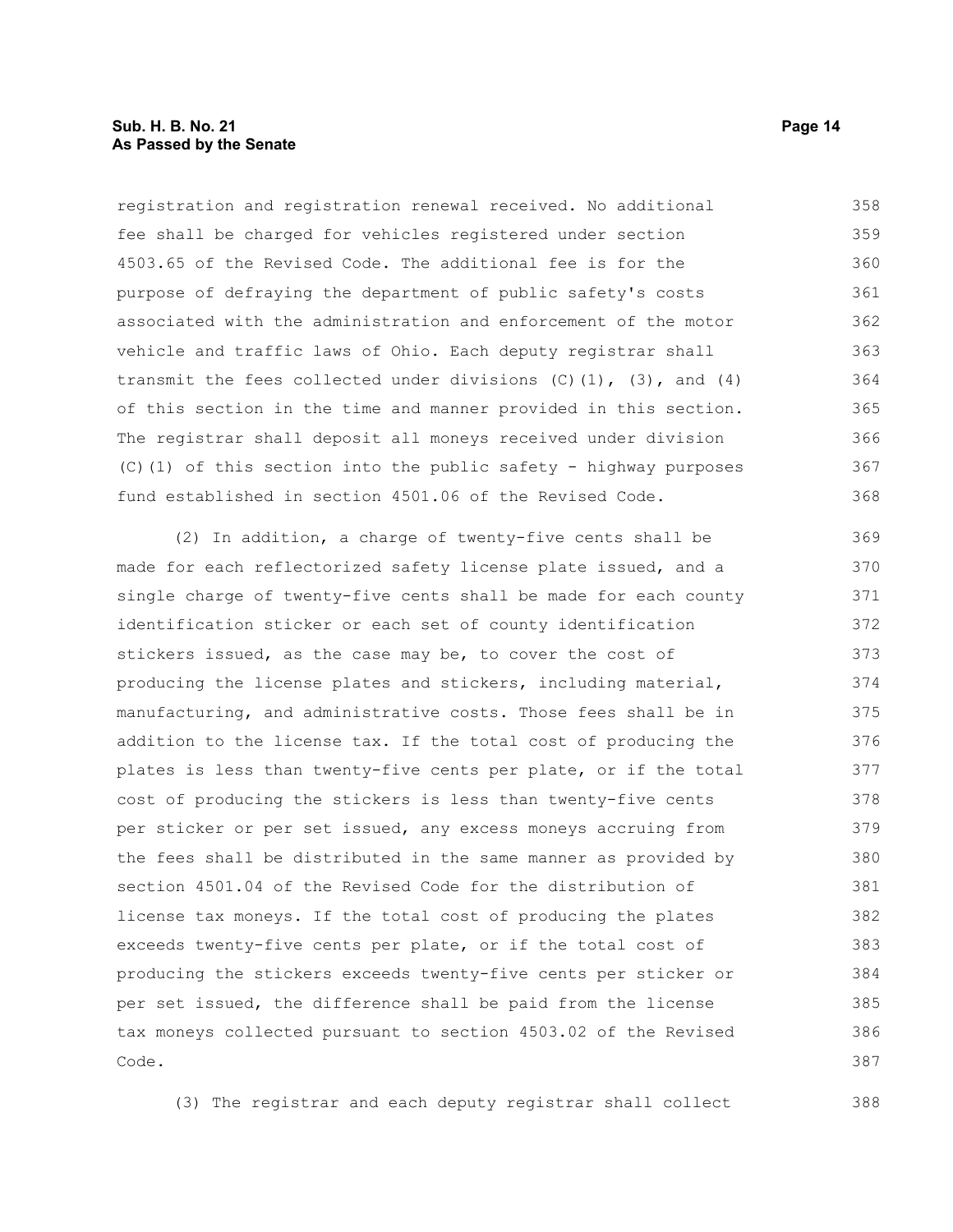#### **Sub. H. B. No. 21 Page 15 As Passed by the Senate**

an additional fee of two hundred dollars for each application for registration or registration renewal received for any plugin hybrid electric motor vehicle or battery electric motor vehicle. The fee shall be prorated based on the number of months for which the plug-in hybrid electric motor vehicle or battery electric motor vehicle is registered. The registrar shall transmit all money arising from the fee imposed by division (C) (3) of this section to the treasurer of state for distribution in accordance with division (E) of section 5735.051 of the Revised Code, subject to division (D) of section 5735.05 of the Revised Code. 389 390 391 392 393 394 395 396 397 398 399

(4) The registrar and each deputy registrar shall collect an additional fee of one hundred dollars for each application for registration or registration renewal received for any hybrid motor vehicle. The fee shall be prorated based on the number of months for which the hybrid motor vehicle is registered. The registrar shall transmit all money arising from the fee imposed by division (C)(4) of this section to the treasurer of state for distribution in accordance with division (E) of section 5735.051 of the Revised Code, subject to division (D) of section 5735.05 of the Revised Code. 400 401 402 403 404 405 406 407 408 409

(D) Each deputy registrar shall be allowed a fee equal to the amount established under section 4503.038 of the Revised Code for each application for registration and registration renewal notice the deputy registrar receives, which shall be for the purpose of compensating the deputy registrar for the deputy registrar's services, and such office and rental expenses, as may be necessary for the proper discharge of the deputy registrar's duties in the receiving of applications and renewal notices and the issuing of registrations. 410 411 412 413 414 415 416 417 418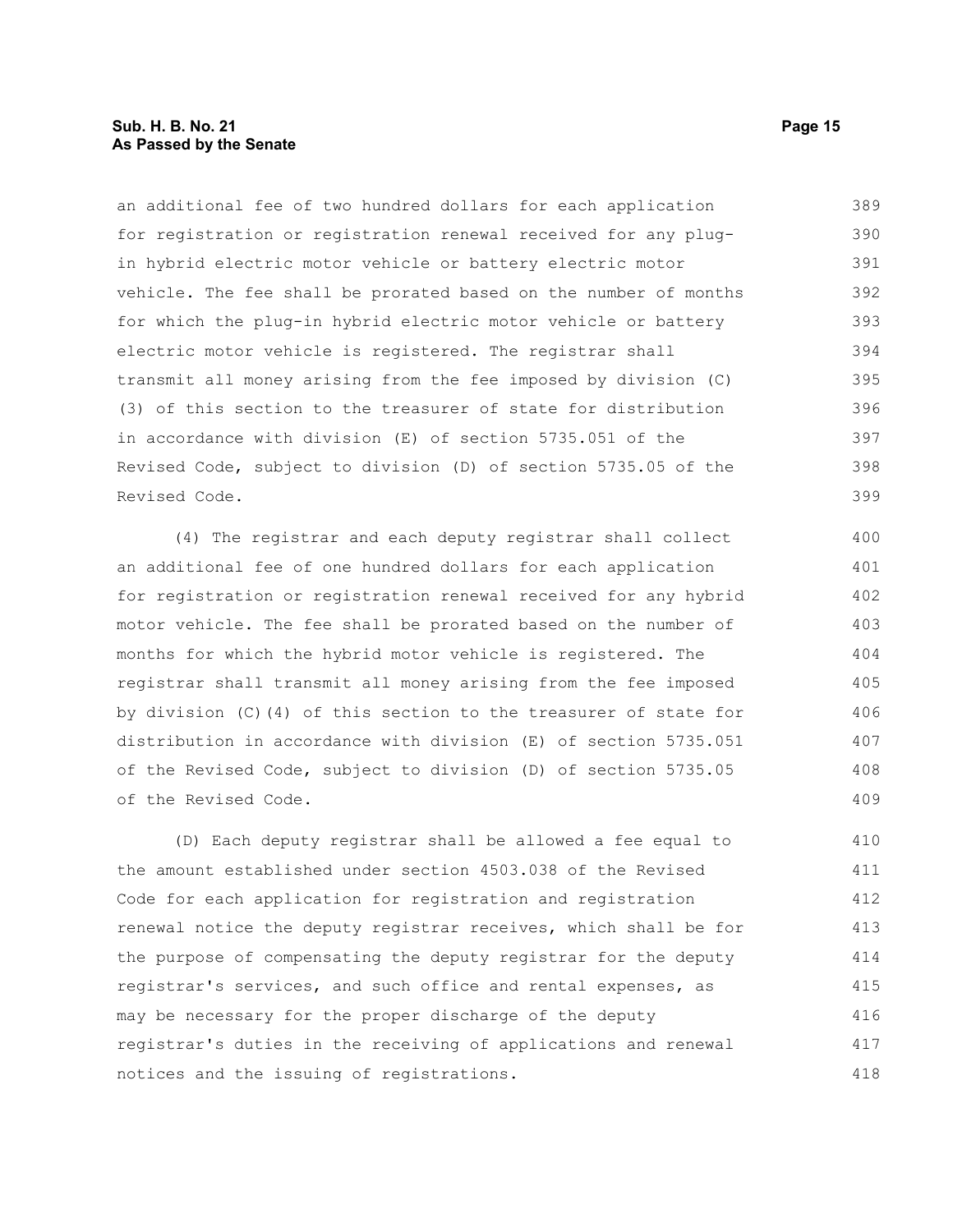#### **Sub. H. B. No. 21 Page 16 As Passed by the Senate**

(E) Upon the certification of the registrar, the county sheriff or local police officials shall recover license plates erroneously or fraudulently issued. 419 420 421

(F) Each deputy registrar, upon receipt of any application for registration or registration renewal notice, together with the license fee and any local motor vehicle license tax levied pursuant to Chapter 4504. of the Revised Code, shall transmit that fee and tax, if any, in the manner provided in this section, together with the original and duplicate copy of the application, to the registrar. The registrar, subject to the approval of the director of public safety, may deposit the funds collected by those deputies in a local bank or depository to the credit of the "state of Ohio, bureau of motor vehicles." Where a local bank or depository has been designated by the registrar, each deputy registrar shall deposit all moneys collected by the deputy registrar into that bank or depository not more than one business day after their collection and shall make reports to the registrar of the amounts so deposited, together with any other information, some of which may be prescribed by the treasurer of state, as the registrar may require and as prescribed by the registrar by rule. The registrar, within three days after receipt of notification of the deposit of funds by a deputy registrar in a local bank or depository, shall draw on that account in favor of the treasurer of state. The registrar, subject to the approval of the director and the treasurer of state, may make reasonable rules necessary for the prompt transmittal of fees and for safeguarding the interests of the state and of counties, townships, municipal corporations, and transportation improvement districts levying local motor vehicle license taxes. The registrar may pay service charges usually collected by banks and depositories for such service. If deputy 422 423 424 425 426 427 428 429 430 431 432 433 434 435 436 437 438 439 440 441 442 443 444 445 446 447 448 449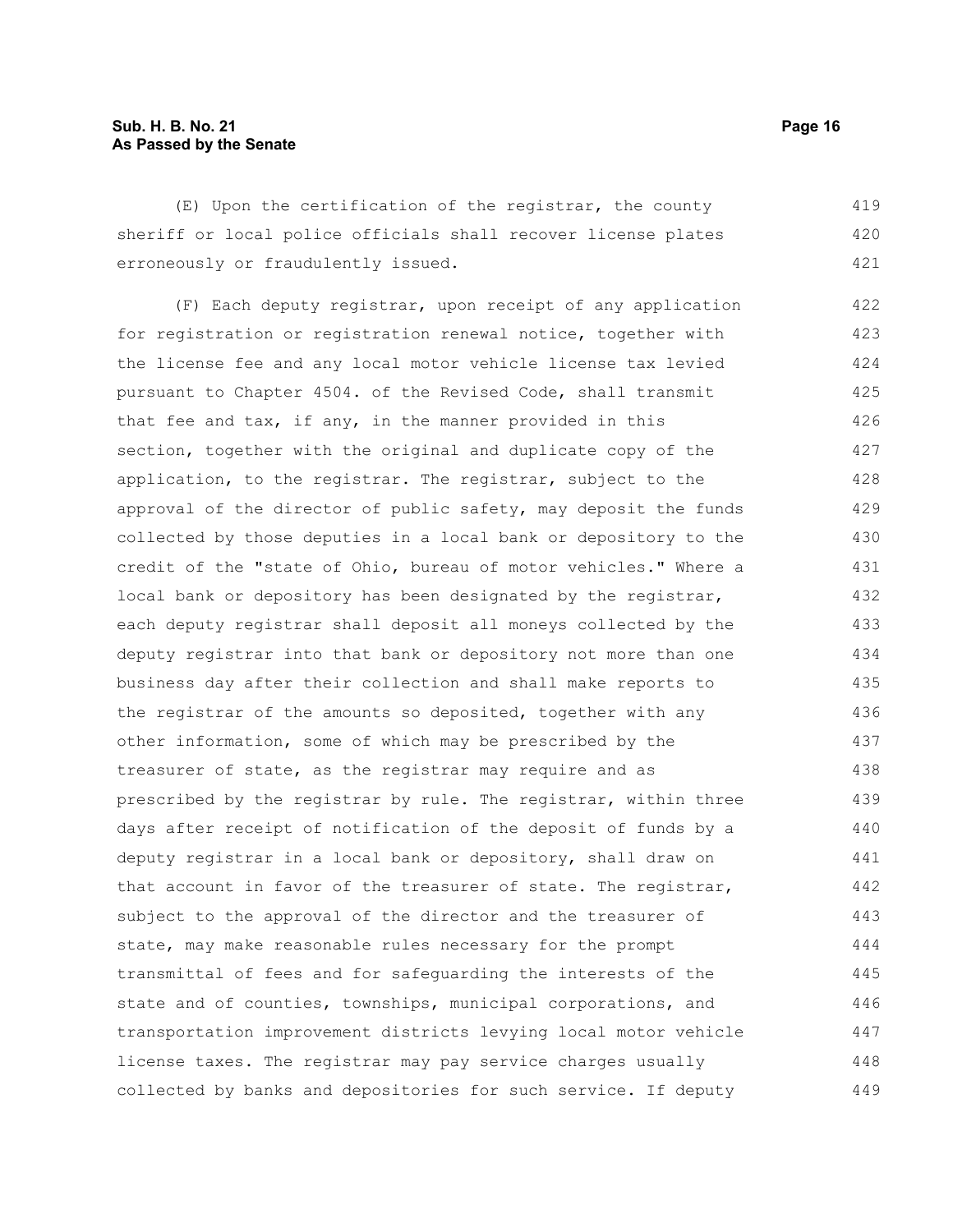#### **Sub. H. B. No. 21 Page 17 As Passed by the Senate**

registrars are located in communities where banking facilities are not available, they shall transmit the fees forthwith, by money order or otherwise, as the registrar, by rule approved by the director and the treasurer of state, may prescribe. The registrar may pay the usual and customary fees for such service. 450 451 452 453 454

(G) This section does not prevent any person from making an application for a motor vehicle license directly to the registrar by mail, by electronic means, or in person at any of the registrar's offices, upon payment of a service fee equal to the amount established under section 4503.038 of the Revised Code for each application. 455 456 457 458 459 460

(H) No person shall make a false statement as to the district of registration in an application required by division (A) of this section. Violation of this division is falsification under section 2921.13 of the Revised Code and punishable as specified in that section.

(I)(1) Where applicable, the requirements of division (B) of this section relating to the presentation of an inspection certificate issued under section 3704.14 of the Revised Code and rules adopted under it for a motor vehicle, the refusal of a license for failure to present an inspection certificate, and the stamping of the inspection certificate by the official issuing the certificate of registration apply to the registration of and issuance of license plates for a motor vehicle under sections 4503.102, 4503.12, 4503.14, 4503.15, 4503.16, 4503.171, 4503.172, 4503.19, 4503.40, 4503.41, 4503.42, 4503.43, 4503.44, 4503.46, 4503.47, and 4503.51 of the Revised Code. 466 467 468 469 470 471 472 473 474 475 476 477

(2)(a) The registrar shall adopt rules ensuring that each owner registering a motor vehicle in a county where a motor 478 479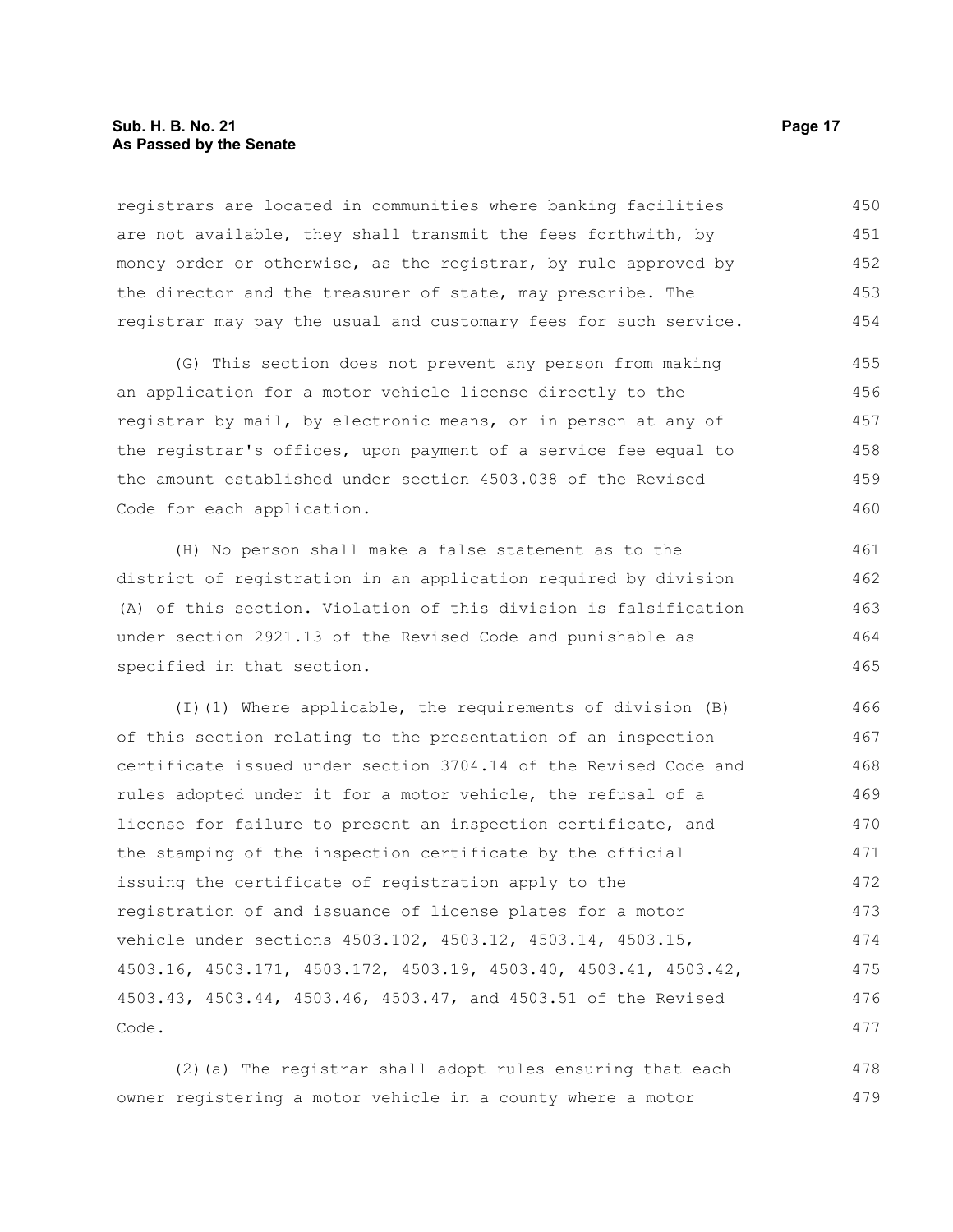#### **Sub. H. B. No. 21 Page 18 As Passed by the Senate**

vehicle inspection and maintenance program is in effect under section 3704.14 of the Revised Code and rules adopted under it receives information about the requirements established in that section and those rules and about the need in those counties to present an inspection certificate with an application for registration or preregistration. 480 481 482 483 484 485

(b) Upon request, the registrar shall provide the director of environmental protection, or any person that has been awarded a contract under section 3704.14 of the Revised Code, an on-line computer data link to registration information for all passenger cars, noncommercial motor vehicles, and commercial cars that are subject to that section. The registrar also shall provide to the director of environmental protection a magnetic data tape containing registration information regarding passenger cars, noncommercial motor vehicles, and commercial cars for which a multi-year registration is in effect under section 4503.103 of the Revised Code or rules adopted under it, including, without limitation, the date of issuance of the multi-year registration, the registration deadline established under rules adopted under section 4503.101 of the Revised Code that was applicable in the year in which the multi-year registration was issued, and the registration deadline for renewal of the multi-year registration. 486 487 488 489 490 491 492 493 494 495 496 497 498 499 500 501 502

(J) Subject to division (K) of this section, application for registration under the international registration plan, as set forth in sections 4503.60 to 4503.66 of the Revised Code, shall be made to the registrar on forms furnished by the registrar. In accordance with international registration plan guidelines and pursuant to rules adopted by the registrar, the forms shall include the following: 503 504 505 506 507 508 509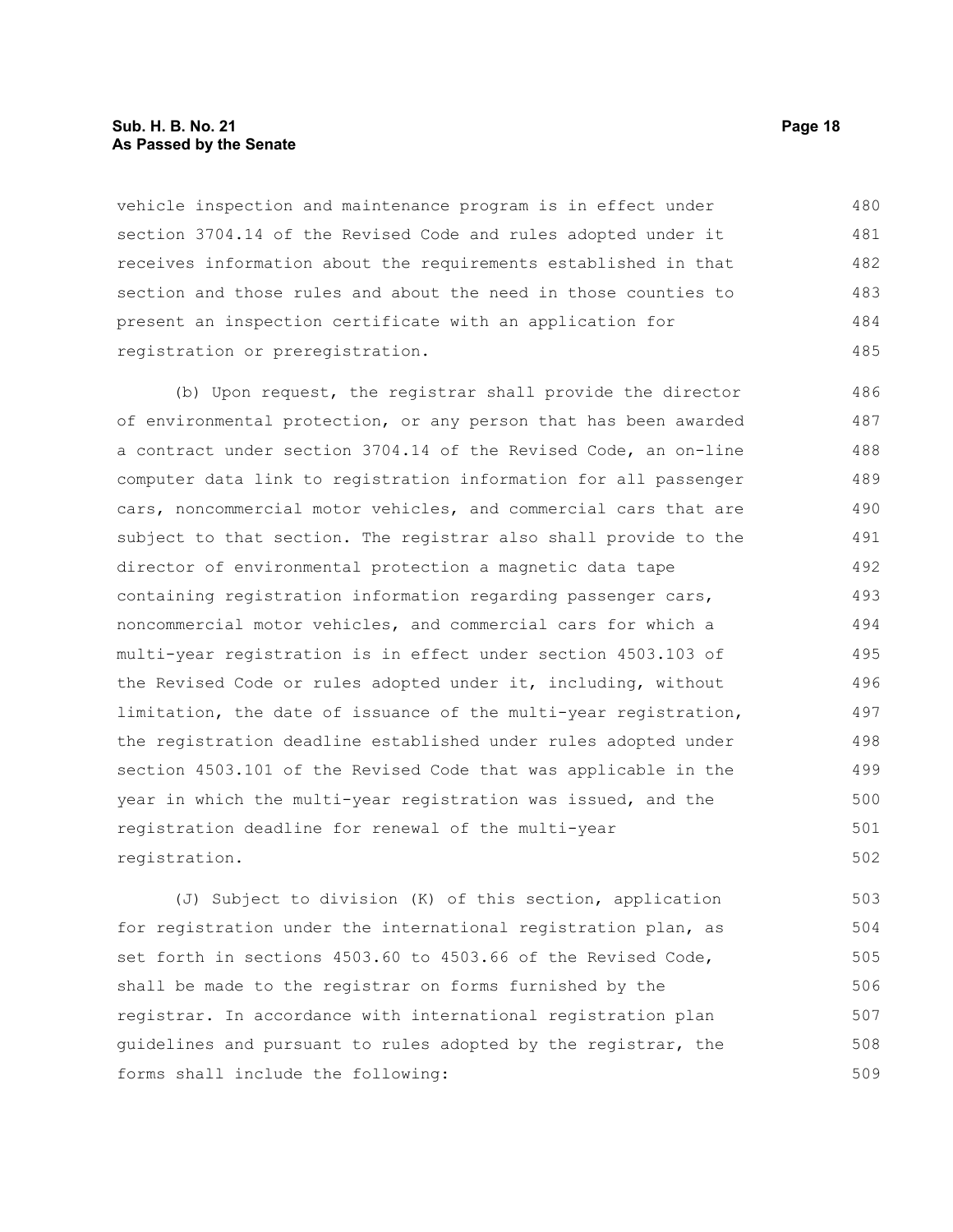510

(1) A uniform mileage schedule;

(2) The gross vehicle weight of the vehicle or combined gross vehicle weight of the combination vehicle as declared by the registrant; 511 512 513

(3) Any other information the registrar requires by rule. 514

(K) The registrar shall determine the feasibility of implementing an electronic commercial fleet licensing and management program that will enable the owners of commercial tractors, commercial trailers, and commercial semitrailers to conduct electronic transactions by July 1, 2010, or sooner. If the registrar determines that implementing such a program is feasible, the registrar shall adopt new rules under this division or amend existing rules adopted under this division as necessary in order to respond to advances in technology. 515 516 517 518 519 520 521 522 523

If international registration plan guidelines and provisions allow member jurisdictions to permit applications for registrations under the international registration plan to be made via the internet, the rules the registrar adopts under this division shall permit such action.

**Sec. 4503.721.** (A) The owner or lessee of any passenger car, noncommercial motor vehicle, recreational vehicle, or other vehicle of a class approved by the registrar of motor vehicles may apply to the registrar for the registration of the vehicle and issuance of "donate life" license plates. An application made under this section may be combined with a request for a special reserved license plate under section 4503.40 or 4503.42 of the Revised Code. Upon receipt of the completed application and compliance by the applicant with divisions (B) and (C) of this section, the registrar shall issue to the applicant the 529 530 531 532 533 534 535 536 537 538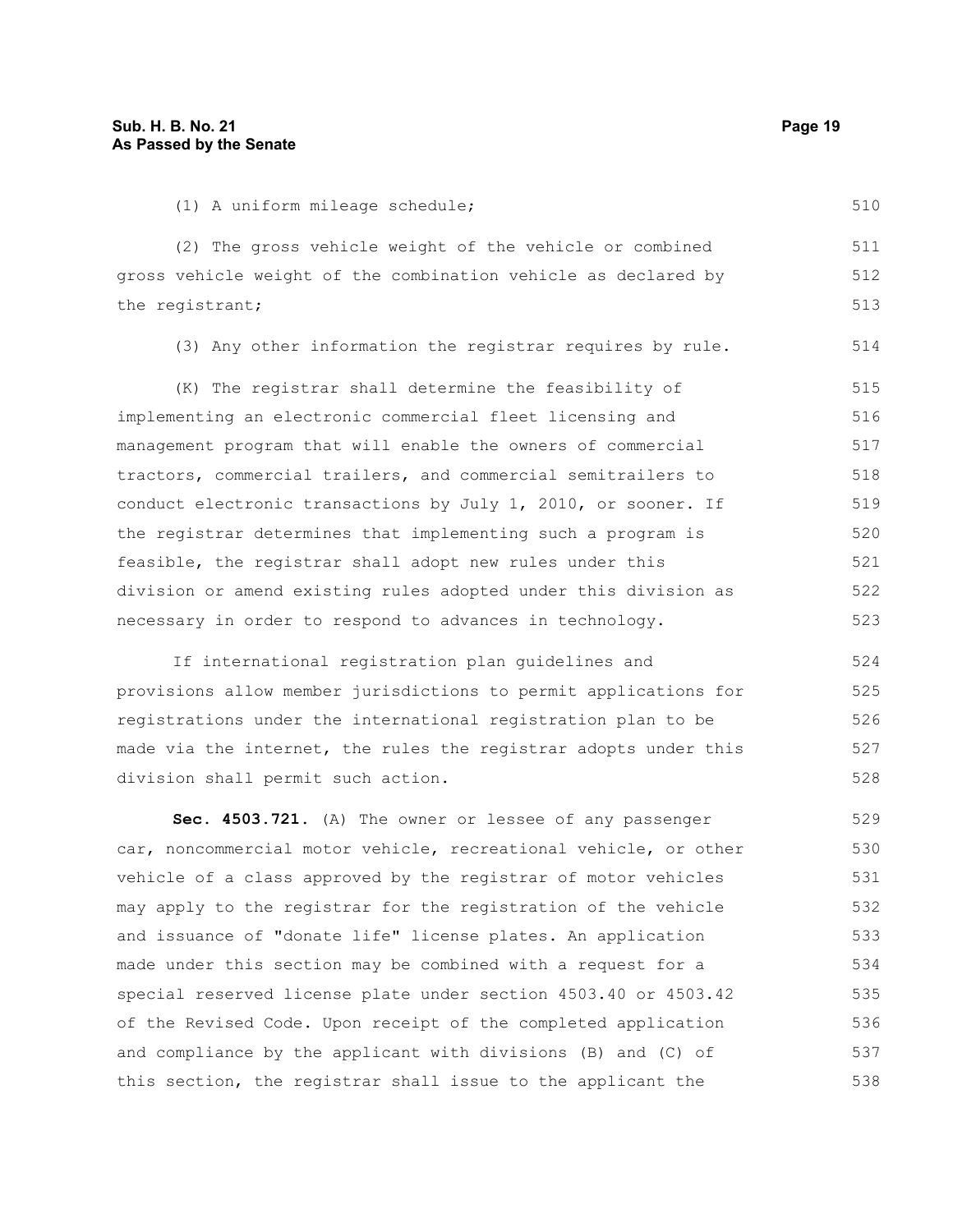#### **Sub. H. B. No. 21 Page 20 As Passed by the Senate**

appropriate vehicle registration and a set of "donate life" license plates and a validation sticker, or a validation sticker alone when required by section 4503.191 of the Revised Code. 539 540 541

In addition to the letters and numbers ordinarily inscribed on the license plates, "donate life" license plates shall be inscribed with identifying words or markings designated by lifeline of Ohio, incorporated, and approved by the registrar. "Donate life" license plates shall display county identification stickers that identify the county of registration as required under section 4503.19 of the Revised Code. 542 543 544 545 546 547 548

(B) The "donate life" license plates and a validation sticker, or validation sticker alone, shall be issued upon receipt of a contribution as provided in division (C) of this section and upon payment of the regular license tax as prescribed under section 4503.04 of the Revised Code, any applicable motor vehicle license tax levied under Chapter 4504. of the Revised Code, any applicable additional fee prescribed by section 4503.40 or 4503.42 of the Revised Code, an additional fee of ten dollars, and compliance with all other applicable laws relating to the registration of motor vehicles. 549 550 551 552 553 554 555 556 557 558

(C) For each application for registration and registration renewal notice the registrar receives under this section, the registrar shall collect a contribution of five fifteen dollars. The registrar shall transmit this contribution to the treasurer of state for deposit into the state treasury to the credit of the second chance trust fund created in section 2108.34 of the Revised Code. 559 560 561 562 563 564 565

The additional fee of ten dollars is to compensate the bureau of motor vehicles for additional services required in the issuing of "donate life" license plates. The registrar shall 566 567 568